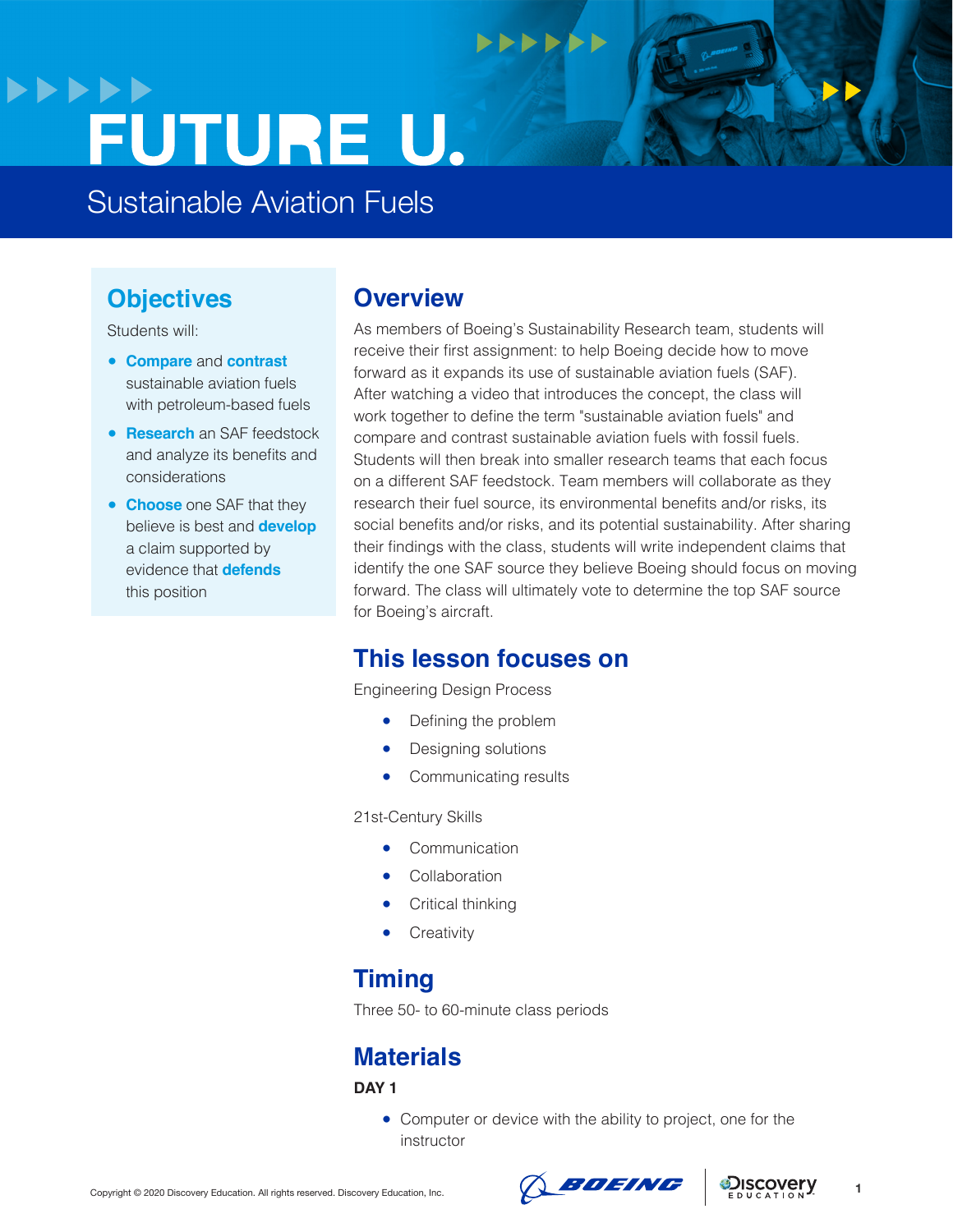- Energy Options handout (half sheet), one per student
- *Biofuels: Renewable Jet Fuel* [video](https://www.youtube.com/watch?v=kKO6TuH_OeQ), to project
- Research Suggestions handout (cut in strips in advance), six copies
- Sustainable Aviation Fuel Research Notes, one per student
- Devices with Internet access, enough for at least half the class

### **DAY 2**

- Devices with Internet access, enough for at least half the class
- Completed Sustainable Aviation Fuel Research Notes, from Day 1
- Research Suggestions strips, from Day 1
- Blank, lined paper, one per student

### **DAY 3**

- Sustainable Aviation Fuels: Presentation Notes handout, one per student
- Completed student work (collected during Day 2)
- Looking Forward handout, one per student

### **Have you ever wondered…**

### **What exactly are sustainable aviation fuels?**

Though some may be more familiar with the term biofuels, sustainable aviation fuels are different in that they can be produced from not only biological resources but also a variety of other, nonbiological sources. For this reason, the term "sustainable aviation fuels," or "SAF," is used by the aviation industry. The International Civil Aviation Organization, a United Nations agency, defines SAF as "any fuel that has the potential to generate lower carbon emissions than conventional kerosene on a life-cycle basis." These alternative fuels are able to accomplish lower carbon emissions by shifting from traditional fossil fuel sources like coal, oil, and natural gas to sources (or feedstock) that range from used cooking oil to municipal waste, wood, plants, and algae—to name just a few. When conventional fossil-based fuel is blended with this alternative fuel, it becomes SAF and can be used without any aircraft modifcations.<sup>1</sup>

### **What are the benefits of sustainable aviation fuel?**

Among the most important benefits of SAF are its positive environmental effects. As its name implies, SAF is produced sustainably and meets "sustainability criteria such as life-cycle carbon emissions reduction, limited fresh-water requirements, no competition with needed food production and no deforestation." When SAF is made with biological products, the carbon dioxide absorbed by plants during their growth is about the same as the amount of CO<sub>2</sub> that is produced when the fuel is used. Though CO<sub>2</sub> is emitted when SAF is produced, the overall reduction in CO<sub>2</sub> emissions when compared to fossil fuels can be as much as 80 percent. In addition, SAF has economic and social benefits. SAF offers a reprieve from the frequent price fluctuations of a single oil source. SAF could also provide increased job opportunities for countries that are able to grow crops as feedstock. It may also help control waste in developing countries around the world, as some of this waste can be turned into fuel.<sup>1</sup>

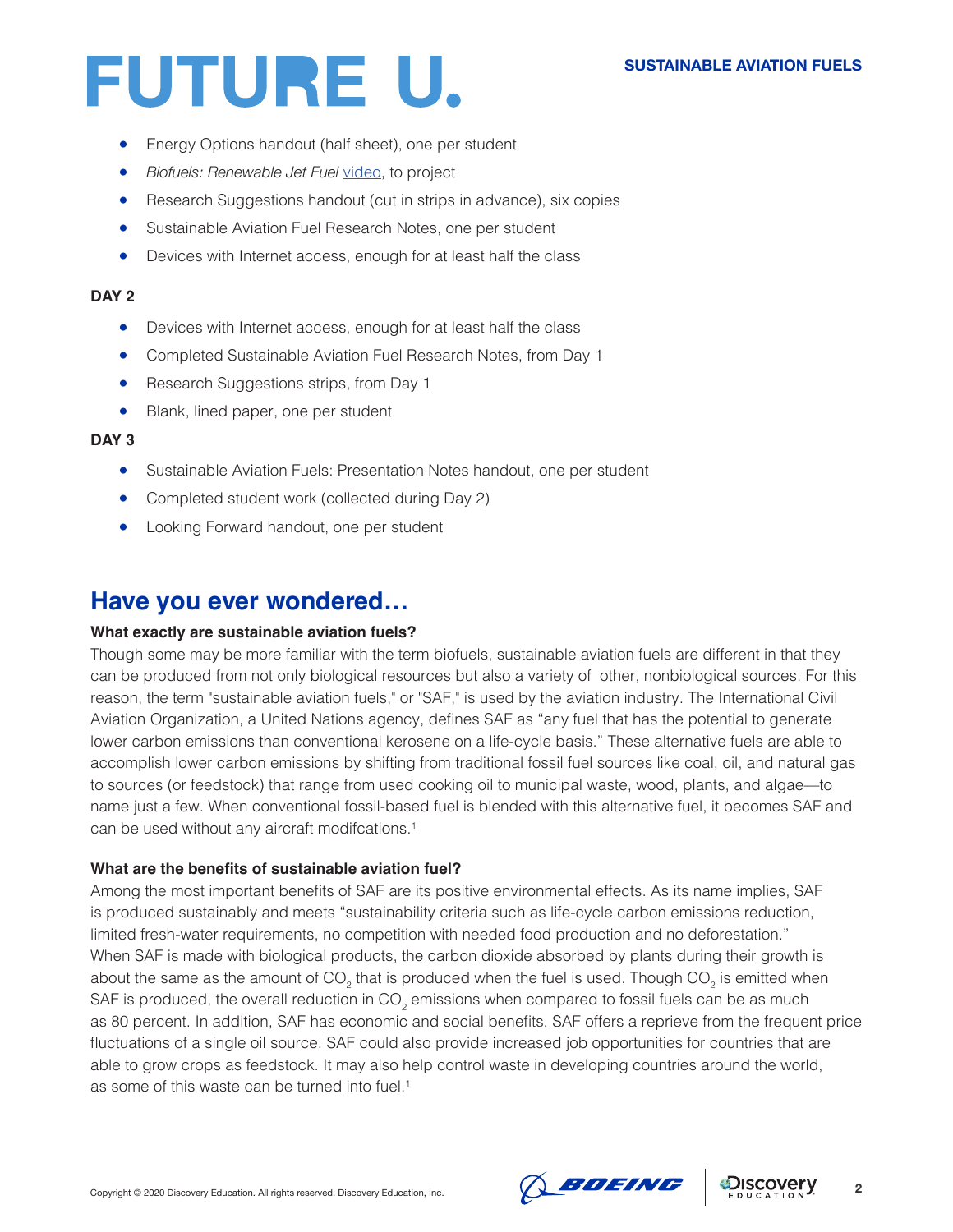## **Make Connections**

### **How does this connect to students?**

Around the world, the average person is responsible for 5.3 tons of carbon dioxide emissions from fossil fuels each year. The average American, on the other hand, is responsible for more than 3.5 times this amount.<sup>2</sup>

The effects of these carbon emissions on climate change are widespread and well-known—from changing weather patterns to loss of sea ice and accelerated sea level rise—and it's the responsibility of people of all ages to combat it.

It will take a combination of individual actions, along with national and global efforts, to reduce our carbon emissions. While students may not currently be able to contribute to the development or implementation of SAF, it's important for them to learn as much as they can about how the world can combat climate change and how citizens and companies can work toward building a more sustainable future.

### **How does this connect to careers?**

**Chemist:** Chemists investigate the properties and reactions of matter. Those that focus on sustainable aviation fuels and biofuels study the chemical processes that produce these fuels and analyze compounds to see what yields the best possible fuel.

**Microbiologist:** Microbiologists study the growth and development of microscopic organisms like bacteria, plant cells, and algae, and they can apply what they learn to develop new ways of producing sources or feedstock for sustainable aviation fuels.

**Process Engineer:** Process engineers design new industrial processes, asses existing equipment, review current processes, and create plans for improvement. Process engineers who specialize in SAF may determine the best ways to produce sustainable aviation fuel as effectively and cost-efficiently as possible.

### **How does this connect to our world?**

Humans are responsible for almost the entire increase in greenhouse gases that have entered the atmosphere over the last 200 years. In particular, China, the United States, and the countries of the European Union are the world's three largest greenhouse gas emitters.3

The largest source of these emissions is the burning of fossil fuels for electricity, heat, and transportation.<sup>4</sup>

Aviation contributes about 2 percent of all human-induced carbon dioxide emissions. It is projected that this number will increase to 3 percent by 2050, making the success and implementation of sustainable aviation fuels even more important.<sup>1</sup>

While exploring environmentally friendly options is crucial for all modes of transportation around the world, incorporating SAF into the commercial aviation industry may be less complex than introducing it to other forms of transportation. This is mainly because A) There are fewer fuel depots for airplanes than there are gas stations for cars and B) While private citizens own their own vehicles, commercial planes are controlled by airlines making the integration of SAF simpler to manage.<sup>1</sup> Therefore, it may be up to the airline industry and companies like Boeing to lead the way in sustainable fuels so other industries can follow.

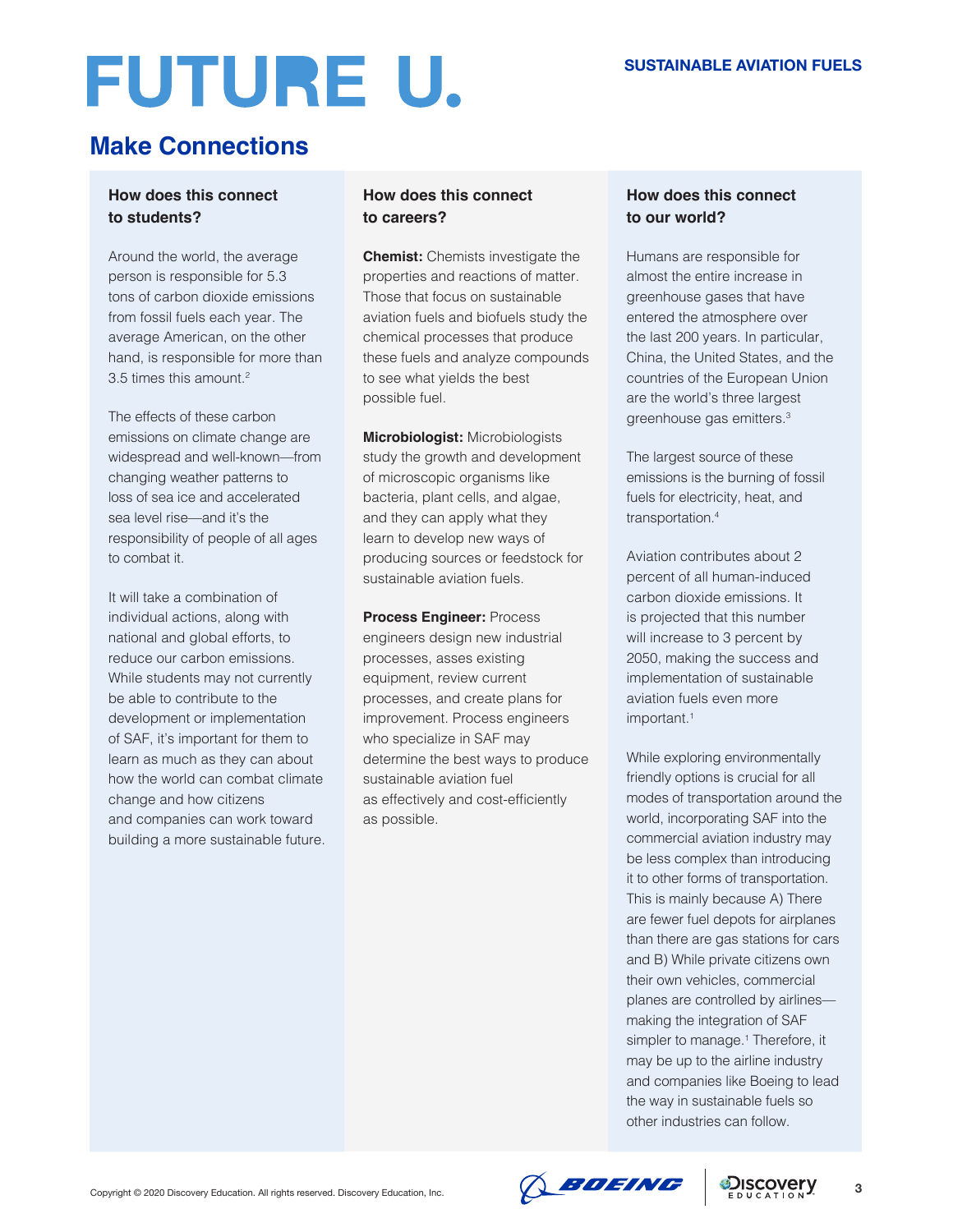#### **Sources**

- 1 "Beginner's Guide to Sustainable Aviation Fuel." Air Transport Action Group. [aviationbenefits.org/media/166152/beginners-guide-to-saf\\_web.pdf](http://aviationbenefits.org/media/166152/beginners-guide-to-saf_web.pdf).
- 2 "Global carbon emissions growth slows, but hits record high." Stanford News. [news.stanford.edu/2019/12/03/global-carbon-emission-increase/.](http://news.stanford.edu/2019/12/03/global-carbon-emission-increase/.)
- 3 "Global Emissions." Center for Climate and Energy Solutions. [c2es.org/content/international-emissions/.](http://c2es.org/content/international-emissions/)
- 4 "Sources of Greenhouse Gas Emissions." United States Environmental Protection Industry. [epa.gov/ghgemissions/sources-greenhouse-gas-emissions](http://epa.gov/ghgemissions/sources-greenhouse-gas-emissions)

## **Blueprint for Discovery**

### **DAY 1**

- **1.** Begin class by thanking students for joining Boeing's Sustainability Research team. Explain that Boeing is dedicated to building a more sustainable future. While there are many ways to do this, the research team's first assignment will be to help Boeing decide how to move forward as the company looks to expand its use of sustainable aviation fuels.
- **2.** Take a step back for a moment and ask the class: What does the world use fuel for? Be sure students mention transportation (road, sea, air, and space), home uses such as cooking or heat, and electricity generation.
- **3.** Explain that about 90 percent of the fuel used in these circumstances comes from burning fossil fuels. Oil (petroleum), coal, and natural gas are all fossil fuels. While most airplanes and other spacecraft rely on petroleum for energy, Boeing wants to begin relying more heavily on other options.
- **4.** Distribute one Energy Options handout to each student and tell the class that you are about to play a short video that explains *why* Boeing is looking to explore alternative fuel options. Instruct students to jot notes on their Energy Options chart as they watch. Encourage them to worry less about the similarities between sustainable aviation fuels and petroleum-based fuels and instead focus on notes that describe the differences between them.

Before you begin the video, quickly mention that it will refer to "biofuels" and not "sustainable fuels." Explain that the aviation industry has shifted from biofuels to using sustainable aviation fuels (SAF) because the term biofuels refers to fuels produced from plant or animal materials whereas sustainable aviation fuel can now be produced from non-biological resources, too.

- **5.** Then play the Biofuels: *Renewable Jet Fuel* [video](https://www.youtube.com/watch?v=kKO6TuH_OeQ). Pause the video for a few seconds at 0:25, 1:11,1:46, and then again at the end to give students a chance to jot notes.
- **6.** When the video is complete, ask students to explain the largest differences between sustainable aviation fuels and petroleum. Be sure students understand that:
	- Sustainable aviation fuels can be made from many different sources, such as seeds and nuts, algae, microbes, edible plants, and forest wastes.
		- Explain that petroleum is actually made from dead plants, algae, and bacteria—but it was created underground over millions of years as these fossils transformed into a liquid oil after being exposed to heat and pressure. Today, petroleum can only come from this underground source.



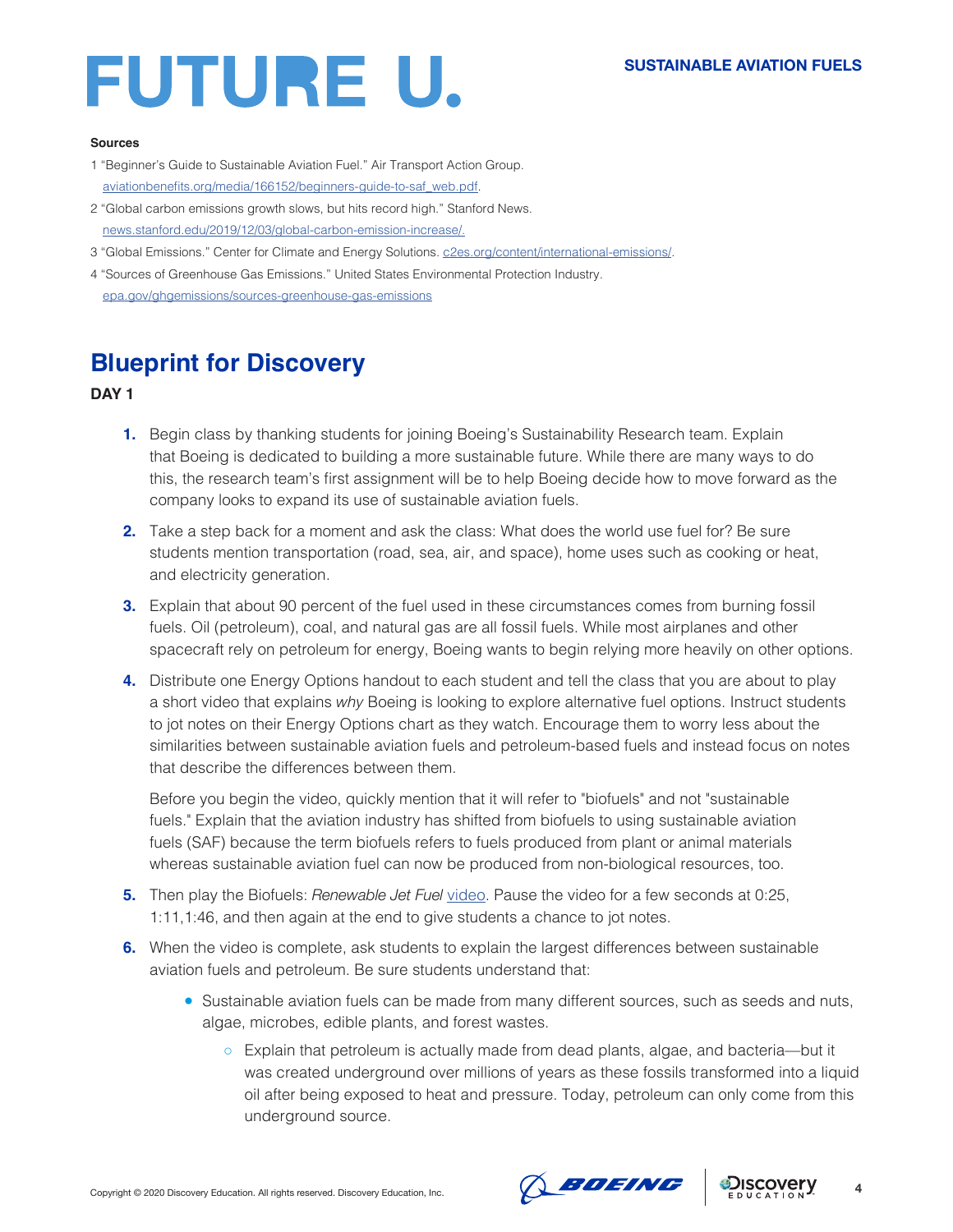- Sustainable aviation fuels are renewable while petroleum fuel is not.
	- Explain that fuels made from living plants can be replenished whereas fossil fuels cannot be replaced fast enough to meet our needs.
- Sustainable aviation fuels emit less carbon dioxide.
	- Explain that the oil we extract from the ground must go through a process called "refinement" to be turned into petroleum. Refining petroleum creates air pollution, and burning gasoline produces carbon dioxide. The sustainable feedstock in SAF does not go through this process. Furthermore, the CO<sub>2</sub> consumed by plants when biological SAF sources are grown can actually offset the CO<sub>2</sub> produced when the fuel is used.
- **7.** Then ask students to think-pair-share\* similarities between the two fuel types.

**\*In a think-pair-share, students think about the question independently, discuss their answers with a partner, and then share their thoughts with the larger class.**

- Ensure students understand that both types of fuels can be used to safely power airplanes without making any changes to the airplanes.
- Also be sure students understand that SAF must currently be mixed with petroleum jet fuel before it can be used. But, hopefully, this won't always be the case!
- **8.** Once students have completed their Venn diagrams, ask them to summarize *why* they think Boeing wants to expand its use of SAF.
- **9.** Then explain that while there are many possibilities being explored for SAF, there are seven SAF sources or feedstock that Boeing would like to investigate before deciding which one to focus on moving forward.

Divide the class into seven groups and explain that each research team will focus on a different SAF source: municipal solid waste, used cooking oil, lumber and logging waste, the Salicornia plant, sugarcane, algae, and tobacco plants.

**10.** Distribute one Sustainable Aviation Fuel Research Notes handout to each student. Explain:

- Questions 1–4 on this handout will help students better understand their SAF and consider its pros and cons. Students should work individually or in pairs to research these questions.
- Groups will then reconvene to share what they have learned and prepare an answer for the final question (5). It is this answer that the groups will present to their peers.
- At the end of these presentations, Boeing's Sustainability Research team will take a vote and decide how Boeing should move forward to expand its use of sustainable aviation fuels.
- **11.** Then distribute the applicable strip from the Research Suggestions handout to each student. Tell the class that these are their research starting points. They should access the websites in the order they are listed as they begin to research their SAF. If students would like to perform additional Internet research after they have read these sources, they may.

Tell students that there is more information available about some SAF sources than others. It's OK for groups to *infer* (or make an educated guess based on their research) some of their answers as long as they can explain their reasoning.

**12.** Finally, tell the students that they will have the rest of this class session and about half of the following session to complete their research and answer questions 1–4. They will reconvene with their



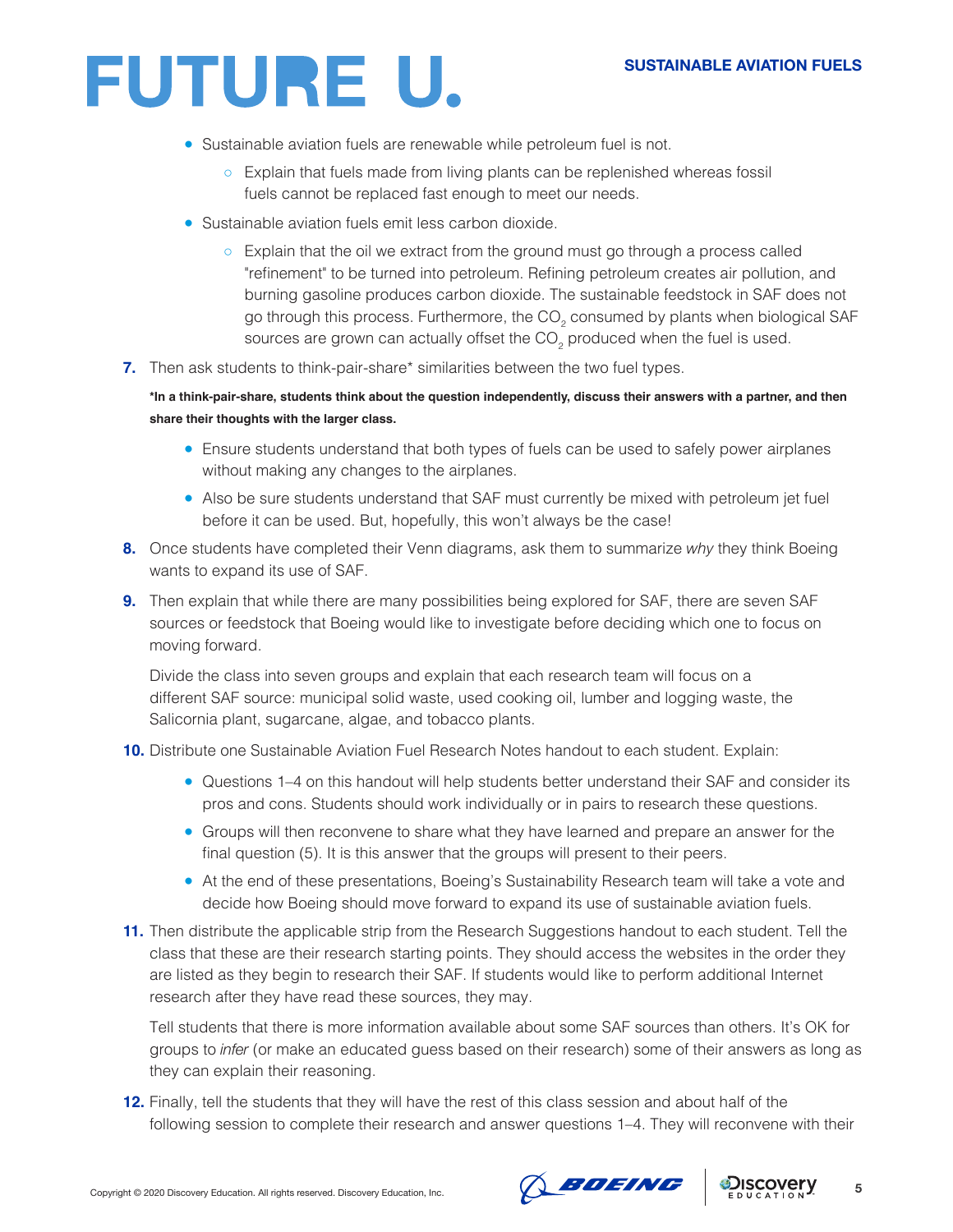groups and answer question 5 during the second part of the following class period. Then instruct them to begin their research!

**13.** As students complete their research, move around the classroom, answering questions as needed. Provide a 5-minute warning when class is almost complete and collect the students' notes and research slips at the end of the class period for safekeeping.

### **DAY 2**

- **1.** Begin by welcoming Boeing's Sustainability Research team back to their second day.
- **2.** Remind the class that groups will spend the first portion of the session finishing their research. When there are 20–25 minutes left in class, students will regroup, work on question 5, and develop their presentations.
- **3.** Redistribute the research notes and suggested website slips to the students and instruct them to continue their work.

*Tip: If it seems like students still have a lot of research to complete, encourage groups to split up the*  research questions for the time remaining. They can then share what they have learned with each other *during the second half of class.*

- **4.** Keep an eye on the close, watching for the period's halfway point. Provide a 10-minute warning and a 5-minute warning. Then ask each group to reconvene when the period is half over.
- **5.** Distribute lined paper to each group and instruct students to share what they have learned with one another. They should then collaborate and develop an answer to question 5 on the paper you have provided. Explain that they will present this answer to the rest of the Sustainability Research team, so it should clearly explain their SAF fuel, its main benefits, and any considerations that should be kept in mind. The entire research team will then decide which option Boeing should focus on moving forward.
- **6.** Again provide students with a 10-minute warning and a 5-minute warning for the end of the class period.
- **7.** When the session is complete, collect the class's work. Explain that after quickly reconvening at the beginning of the next session, the groups will present their findings.

### **DAY 3**

- **1.** Begin class by instructing students to find their research groups. Explain that each group will have five minutes to fine-tune its answer to question 5 and decide who will share the response with the class. Encourage students to split up the presentation so many, if not all, group members have a chance to speak.
- **2.** Then bring the class back together and distribute one Sustainable Aviation Fuels: Presentation Notes handout to each student.

Review the graphic organizer's headers and explain that as each group presents its SAF, the listeners should use this organizer to take notes.

Tell the class that when all of the presentations are complete, each student will submit a written decision that explains which SAF he or she believes Boeing should focus on. This decision must include supporting evidence from the presentations!

**3.** Then encourage groups to present one at a time. Ask students to keep their presentations to no more than two or three minutes. You may also allow an additional minute for questions at the end of each presentation. Remind students, as needed, to take notes during each one.



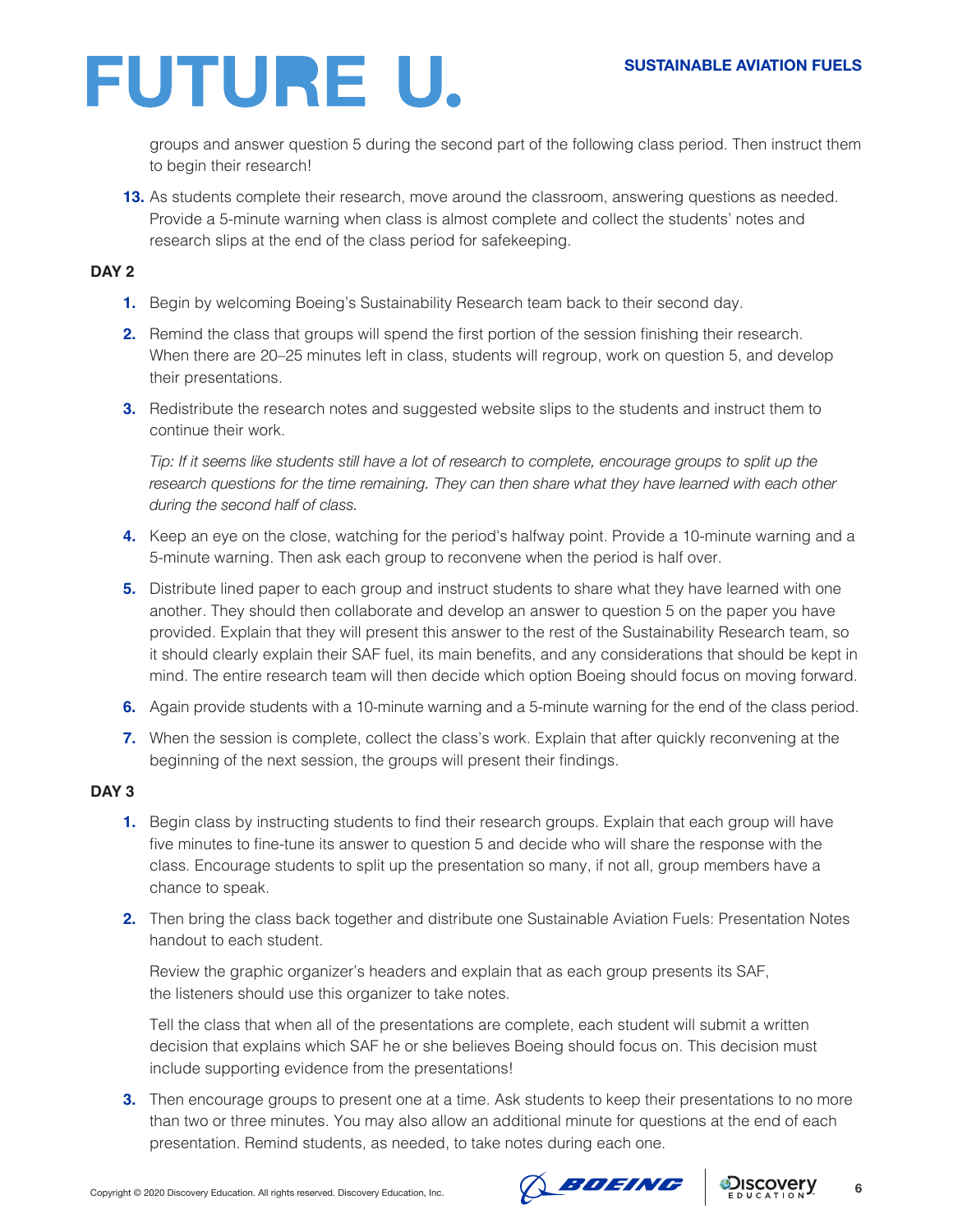**4.** Once the presentations are complete, thank the research teams for their thorough investigations. Then distribute one Looking Forward handout to each student. Explain that for the rest of the period students will use their research notes to independently identify the one SAF source they believe will be best for Boeing to focus on moving forward.

Review the handout's directions together. Then deduct five minutes from the end of the class session and tell the class they will have this much time to write their claim.

- **5.** After you give students a 5-minute warning, collect their work when no time remains. As you do, look at the SAF selection that each student circled and sort the responses. Once all work has been sorted, count the "ballots" and share the SAF source that the Sustainability Research team has selected as Boeing's new focus area.
- **6.** Finally, conclude by thanking students for their hard work, research, and analysis. Remind students of the importance of collaborating to build a sustainable future and explain that many STEM careers work together to support SAF, including microbiologists, chemists, chemical engineers, operations engineers, aircraft fuelers, aircraft mechanics, and construction workers. Encourage students to explore careers in sustainability and the environment as they begin to consider their own futures and the future of our planet.

## **Extend**

Students can consider other potential uses for biofuels in their everyday life. After selecting a category (such as transportation, heating, or cooking), students can research the current state of biofuel in this area and develop a short-term or long-term plan for incorporating biofuel into this aspect of their lives and/or their community.



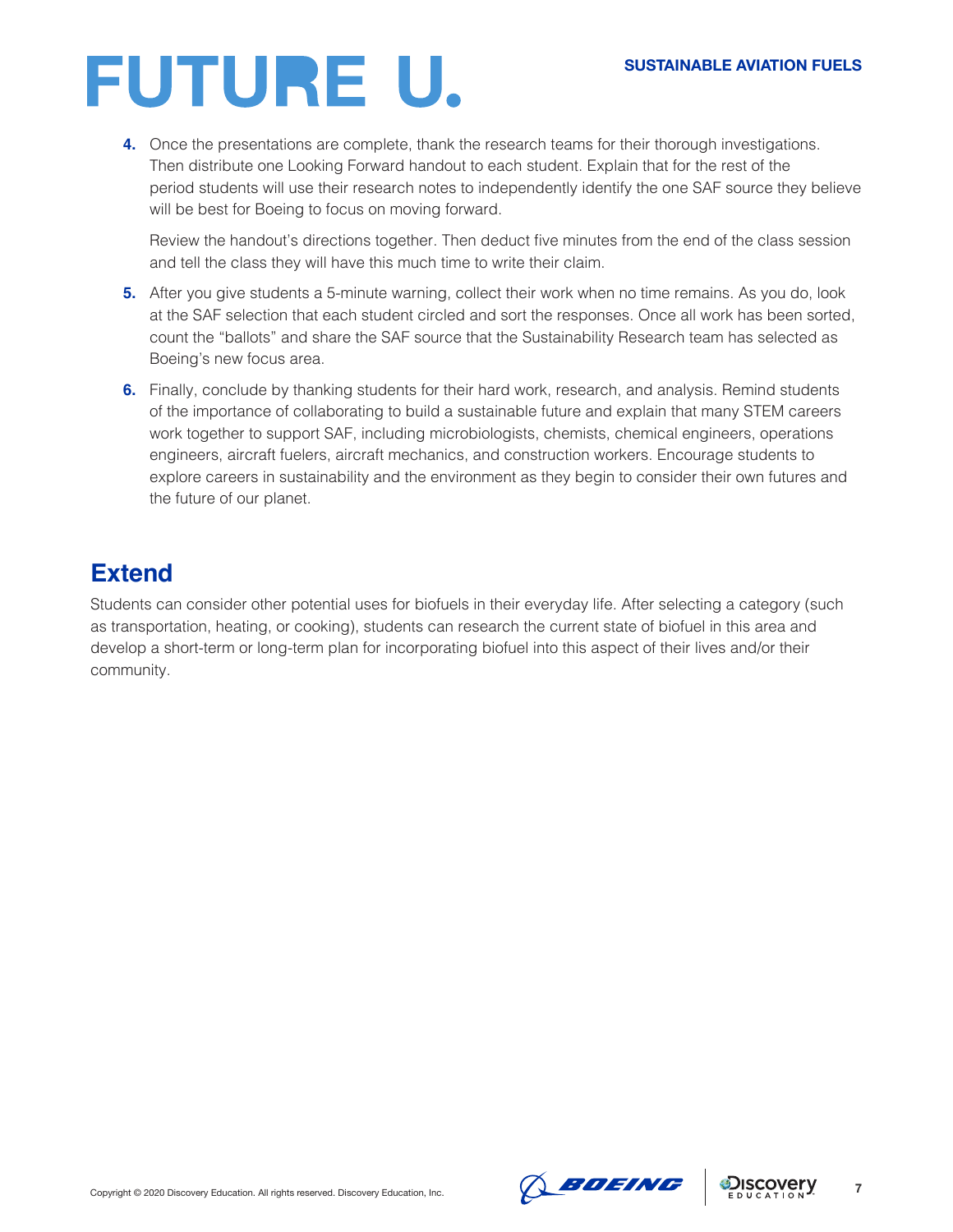## **National Standards**

### **Next Generation Science Standards**

Earth and Human Activity:

- MS-ESS3-3: Apply scientific principles to design a method for monitoring and minimizing a human impact on the environment.
- MS-ESS3-5: Ask questions to clarify evidence of the factors that have caused the rise in global temperatures over the past century.
- Disciplinary Core Idea ESS3.D: Global Climate Change: Human activities, such as the release of greenhouse gases from burning fossil fuels, are major factors in the current rise in Earth's mean surface temperature (global warming). Reducing the level of climate change and reducing human vulnerability to whatever climate changes do occur depend on the understanding of climate science, engineering capabilities, and other kinds of knowledge, such as understanding of human behavior and on applying that knowledge wisely in decisions and activities. (MS-ESS3-5)

### **C3 Framework for Social Studies State Standards**

- D2.Geo.4.6-8: Explain how cultural patterns and economic decisions influence environments and the daily lives of people in both nearby and distant places.
- D4.1.6-8: Construct arguments using claims and evidence from multiple sources, while acknowledging the strengths and limitations of the arguments.

### **Common Core English Language Arts Standards**

Reading:

• CCRA.R.1: Read closely to determine what the text says explicitly and to make logical inferences from it; cite specific textual evidence when writing or speaking to support conclusions drawn from the text.

### Writing:

• CCRA.W.1: Write arguments to support claims in an analysis of substantive topics or texts using valid reasoning and relevant and sufficient evidence.

### Speaking and Listening:

● CCRA.SL.4: Present information, findings, and supporting evidence such that listeners can follow the line of reasoning and the organization, development, and style are appropriate to task, purpose, and audience.



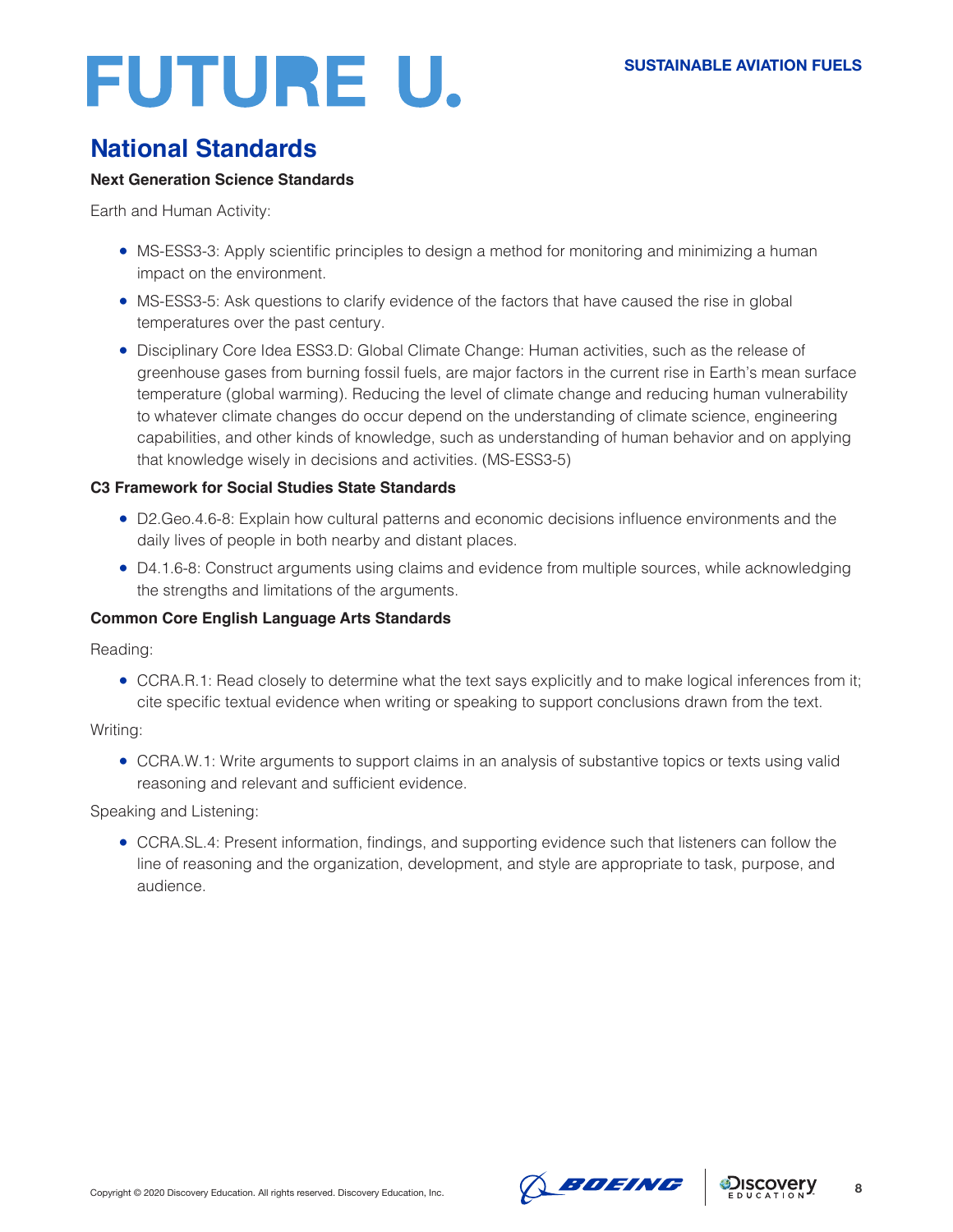## **Energy Options**

| <b>Sustainable aviation fuels</b><br>and biofuels | <b>Both</b> | Petroleum |
|---------------------------------------------------|-------------|-----------|
|                                                   |             |           |
|                                                   |             |           |
|                                                   |             |           |
|                                                   |             |           |
|                                                   |             |           |
|                                                   |             |           |
|                                                   |             |           |
|                                                   |             |           |

## - - - - - - - - - - - - - - - - - - - - - - - - - - - - - - - - - - - - - - - - - - - - - - - - - - - - - - - - - - - - - - - - - - - - - - - - - - - - - - - - -

| <b>Sustainable aviation fuels</b><br>and biofuels | <b>Both</b> | Petroleum |
|---------------------------------------------------|-------------|-----------|
|                                                   |             |           |
|                                                   |             |           |
|                                                   |             |           |
|                                                   |             |           |
|                                                   |             |           |
|                                                   |             |           |
|                                                   |             |           |
|                                                   |             |           |

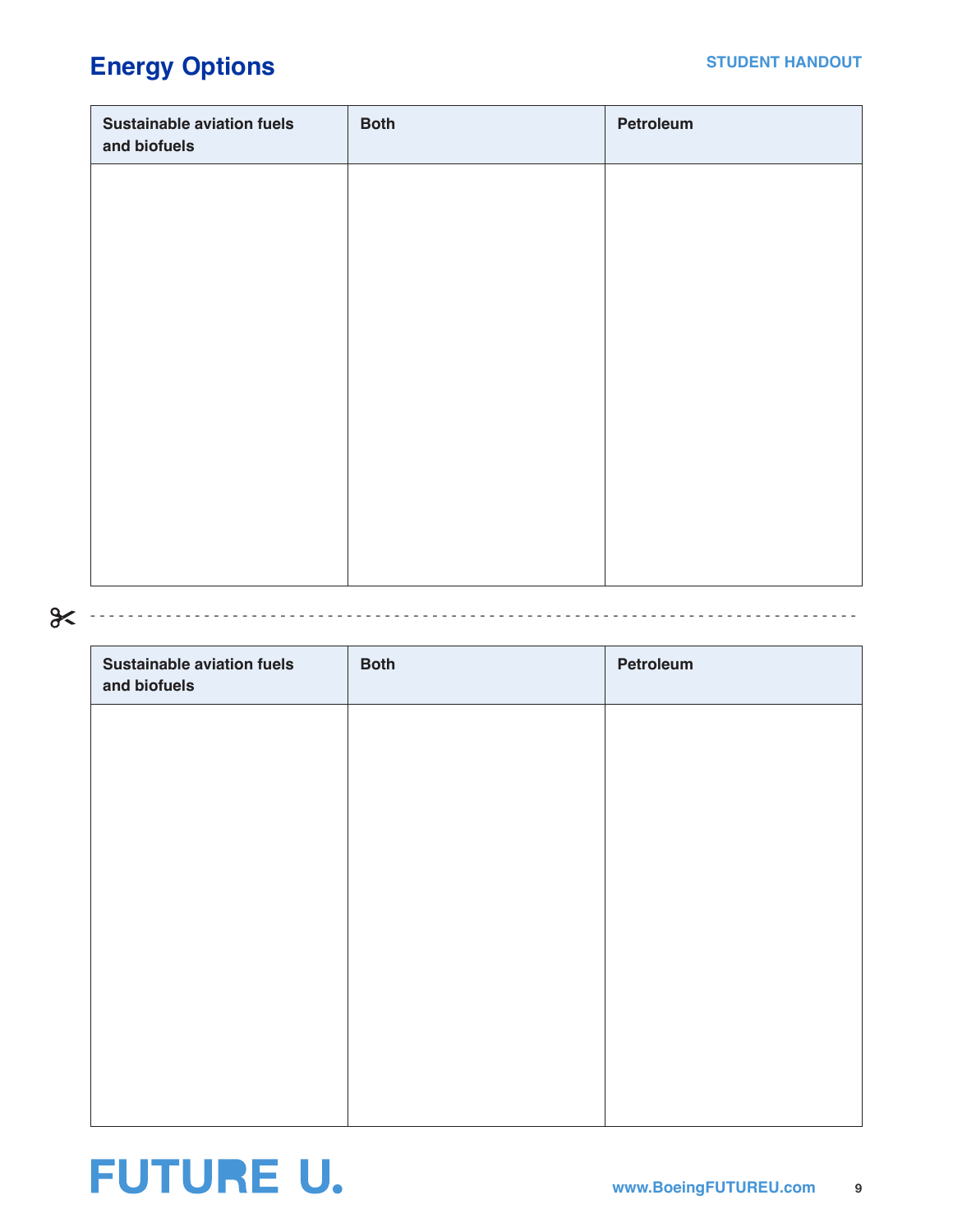## **Research Suggestions**

### **Municipal Solid Waste**

- [tinyurl.com/y34dejv5](http://tinyurl.com/y34dejv5)
- [tinyurl.com/sbdbhvf](http://tinyurl.com/sbdbhvf) (page 6)
- [tinyurl.com/scuqh94](http://tinyurl.com/scuqh94)

- - - - - - - - - - - - - - - - - - - - - - - - - - - - - - - - - - - - - - - - - - - - - - - - - - - - - - - - - - - - - - - - - - - - - - - - - - - - - - - - -

- - - - - - - - - - - - - - - - - - - - - - - - - - - - - - - - - - - - - - - - - - - - - - - - - - - - - - - - - - - - - - - - - - - - - - - - - - - - - - - - -

- - - - - - - - - - - - - - - - - - - - - - - - - - - - - - - - - - - - - - - - - - - - - - - - - - - - - - - - - - - - - - - - - - - - - - - - - - - - - - - - -

### **Used Cooking Oil**

- [tinyurl.com/ya7wxeoa](http://tinyurl.com/ya7wxeoa)
- [tinyurl.com/w5dhxm5](http://tinyurl.com/w5dhxm5)

### **Lumber and Logging Waste**

- [tinyurl.com/uurmq8f](http://tinyurl.com/uurmq8f)
- [tinyurl.com/uxpkt7f](http://tinyurl.com/uxpkt7f)

### **Salicornia Plant**

- [tinyurl.com/rjyjym5](http://tinyurl.com/rjyjym5)
- [tinyurl.com/y54g292b](http://tinyurl.com/y54g292b)
- [tinyurl.com/suhaqwf](http://tinyurl.com/suhaqwf)

### - - - - - - - - - - - - - - - - - - - - - - - - - - - - - - - - - - - - - - - - - - - - - - - - - - - - - - - - - - - - - - - - - - - - - - - - - - - - - - - - -

- - - - - - - - - - - - - - - - - - - - - - - - - - - - - - - - - - - - - - - - - - - - - - - - - - - - - - - - - - - - - - - - - - - - - - - - - - - - - - - - -

- - - - - - - - - - - - - - - - - - - - - - - - - - - - - - - - - - - - - - - - - - - - - - - - - - - - - - - - - - - - - - - - - - - - - - - - - - - - - - - - -

- - - - - - - - - - - - - - - - - - - - - - - - - - - - - - - - - - - - - - - - - - - - - - - - - - - - - - - - - - - - - - - - - - - - - - - - - - - - - - - - -

### **Algae**

- [tinyurl.com/sbdbhvf](http://tinyurl.com/sbdbhvf) (p 7)
- [tinyurl.com/w7btzbz](http://tinyurl.com/w7btzbz)
- [tinyurl.com/spc4xl4](http://tinyurl.com/spc4xl4)

### **Sugarcane**

- tinyurl.com/qkfzzuv
- [tinyurl.com/y973kuq8](http://tinyurl.com/y973kuq8)

### **Nicotine-Free Tobacco Plants**

- [tinyurl.com/zegm99r](http://tinyurl.com/zegm99r)
- [tinyurl.com/wuybtxn](http://tinyurl.com/wuybtxn)



- - - - - - - - - - - - - - - - - - - - - - - - - - - - - - - - - - - - - - - - - - - - - - - - - - - - - - - - - - - - - - - - - - - - - - - - - - - - - - - - -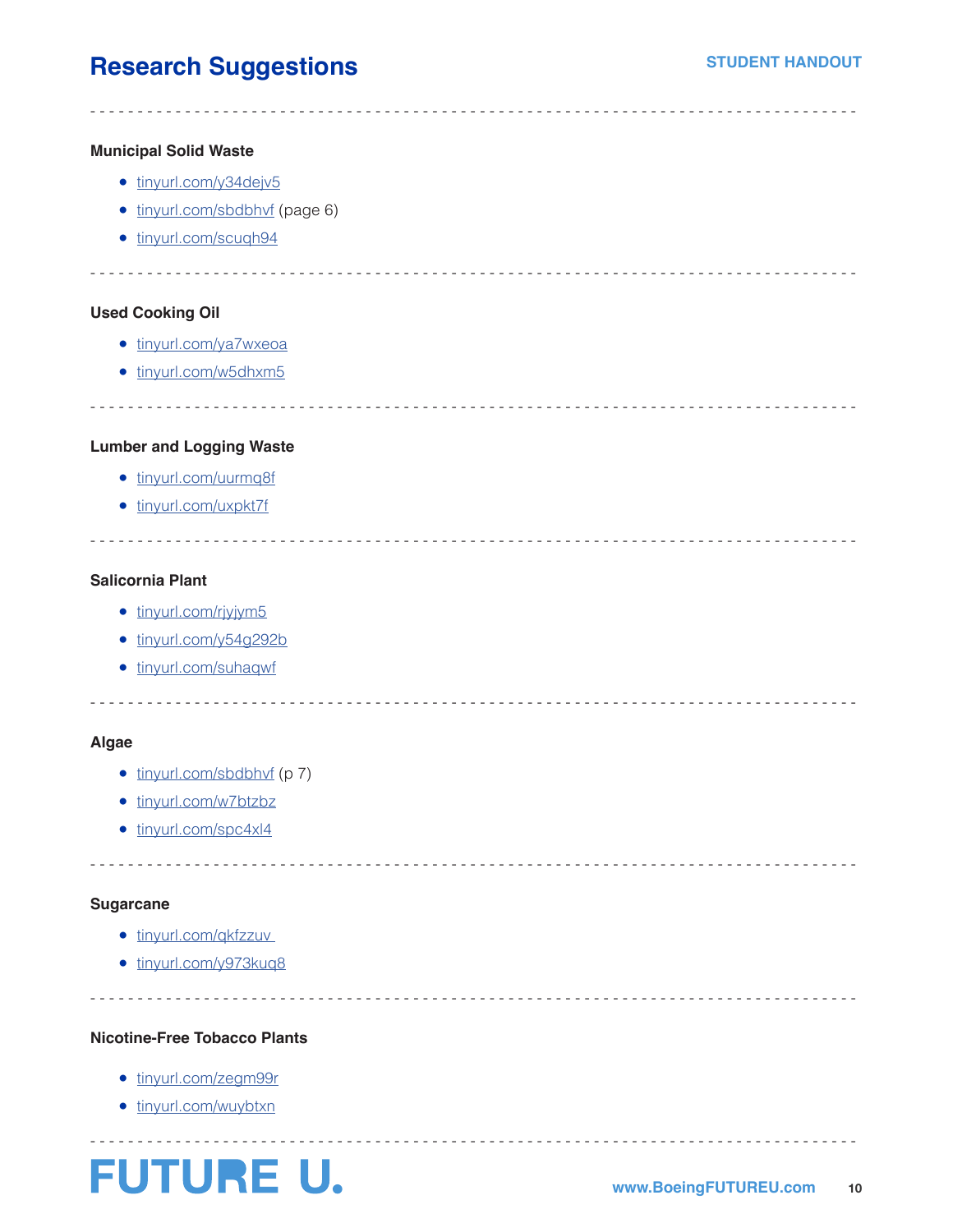## **Sustainable Aviation Fuel Research Notes**

**Directions:** As you research your sustainable aviation fuel (SAF), answer the questions below.

- **1.** Briefly describe this type of sustainable aviation fuel (SAF). What is it and how does it work?
- **2.** Why is this SAF better for the environment than regular jet fuel? Are there any considerations (or negative effects) to keep in mind?
- **3.** How could this SAF affect communities in positive and/or negative ways?
- **4.** Think about how developing this fuel could affect people's everyday lives, local jobs and economies, living conditions, etc.
- **5.** Does it seem like this type of SAF is sustainable? In other words: Is it possible to develop and use this fuel in large quantities and continue to use it at this pace? Why or why not? Be sure to consider whether the source of this fuel is renewable (or can be easily replenished).
- **6.** Share your findings with your group. Then work together to summarizewhat you learned as you prepare to share your SAF with the rest of your peers. Be sure to include: A) What is this SAF? B) What are the biggest benefits of this SAF? C) What important considerations should be kept in mind?

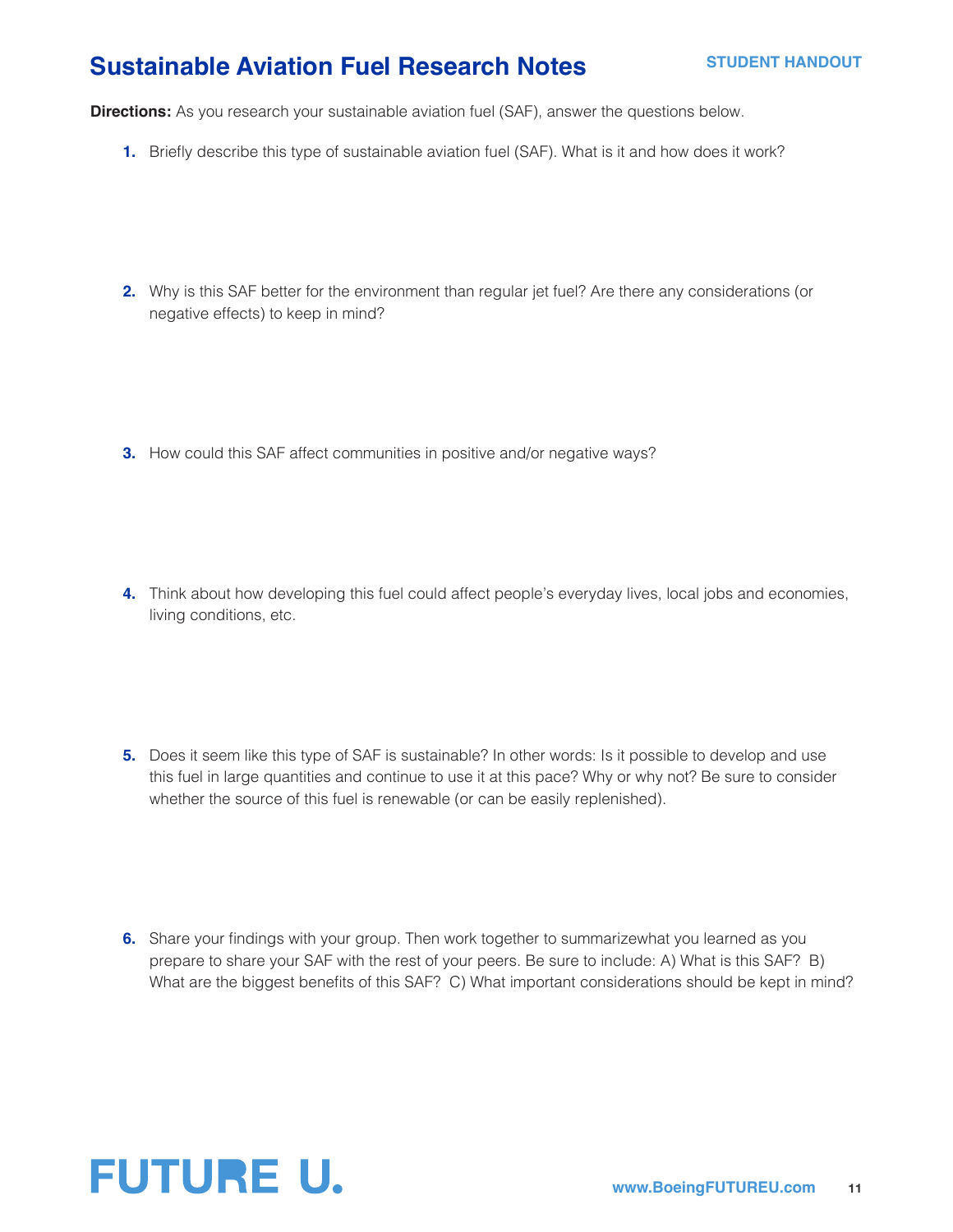## **Sustainable Aviation Fuels: Presentation Notes**

| <b>SAF Type</b>                        | What is it? | <b>Benefits or Positive</b><br><b>Characteristics</b> | <b>Considerations</b><br>or Negative<br><b>Characteristics</b> |
|----------------------------------------|-------------|-------------------------------------------------------|----------------------------------------------------------------|
| <b>Municipal</b><br><b>Solid Waste</b> |             |                                                       |                                                                |
| <b>Used</b><br><b>Cooking Oil</b>      |             |                                                       |                                                                |
| Lumber<br>and Logging<br><b>Waste</b>  |             |                                                       |                                                                |
| <b>Sugarcane</b>                       |             |                                                       |                                                                |
| <b>Salicornia</b><br>plant             |             |                                                       |                                                                |
| Algae                                  |             |                                                       |                                                                |
| Nicotine-<br>free tobacco<br>plants    |             |                                                       |                                                                |